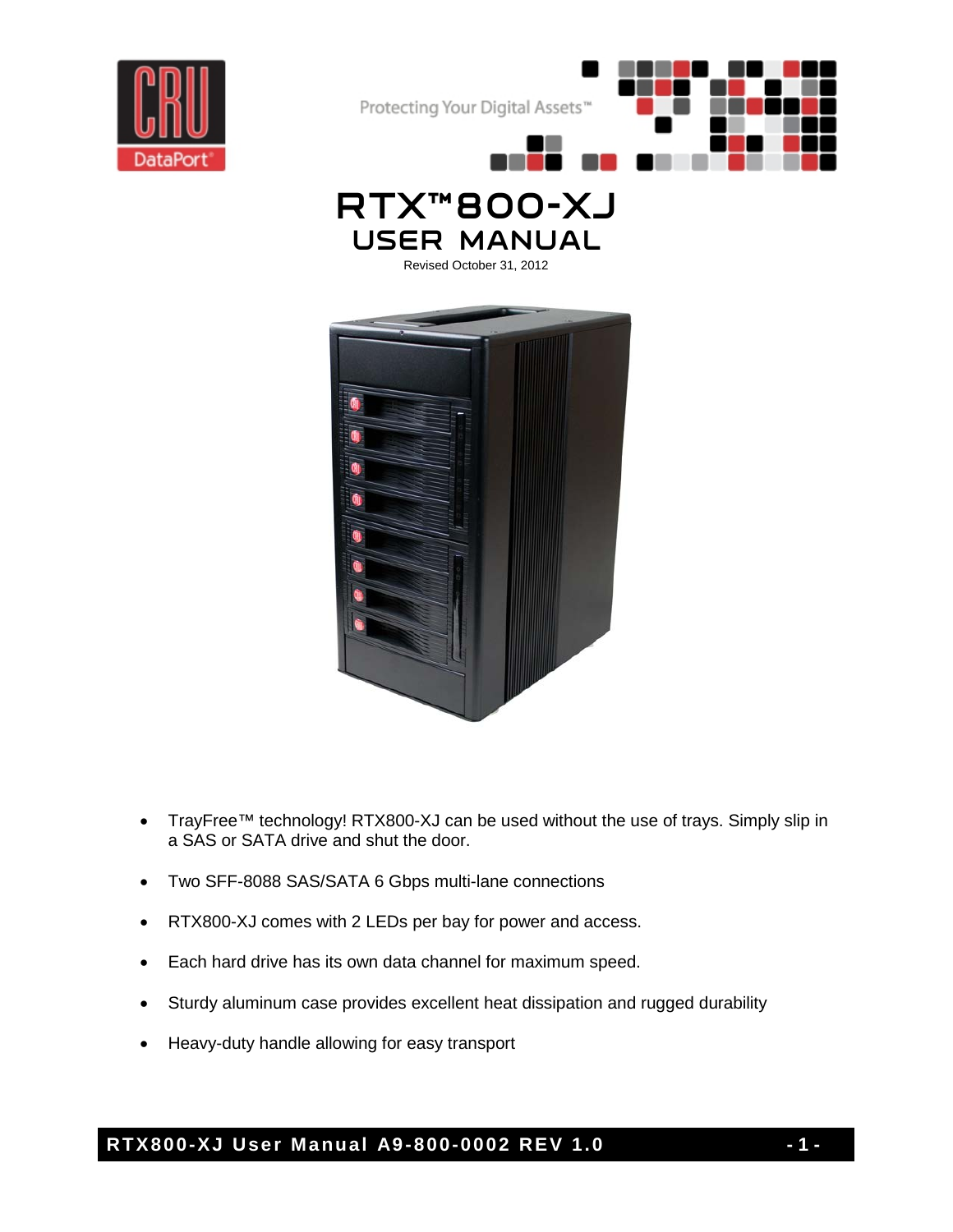# **Table of Contents**

| 1. Pre-Installation Steps                       | 3              |
|-------------------------------------------------|----------------|
| 1.1 RTX800-XJ Accessories                       | 3              |
| 1.2 Identifying Parts                           | 3              |
| 2. Installation                                 | 4              |
| 2.1 Installing a Host Bus Adapter (HBA)         | 4              |
| 2.2 Installing Hard Drives                      | 4              |
| 2.3 Connecting and Powering                     | 4              |
| 3. Usage with Mac and Windows Operating Systems |                |
| 3.1 Usage with Macintosh Computers              | 5              |
| 3.1.1 Formatting a drive                        | 5              |
| 3.1.2 Mounting and unmounting volumes           | 5              |
| 3.1.3 Creating a boot drive                     | 6              |
| 3.2 Usage with Windows Operating System         | 6              |
| 3.2.1 Formatting a drive                        | 6              |
| 3.2.2 Mounting and unmounting volumes           | $\overline{7}$ |
| 4. Frequently Asked Questions (FAQ)             |                |
| <b>5. Technical Specifications</b>              |                |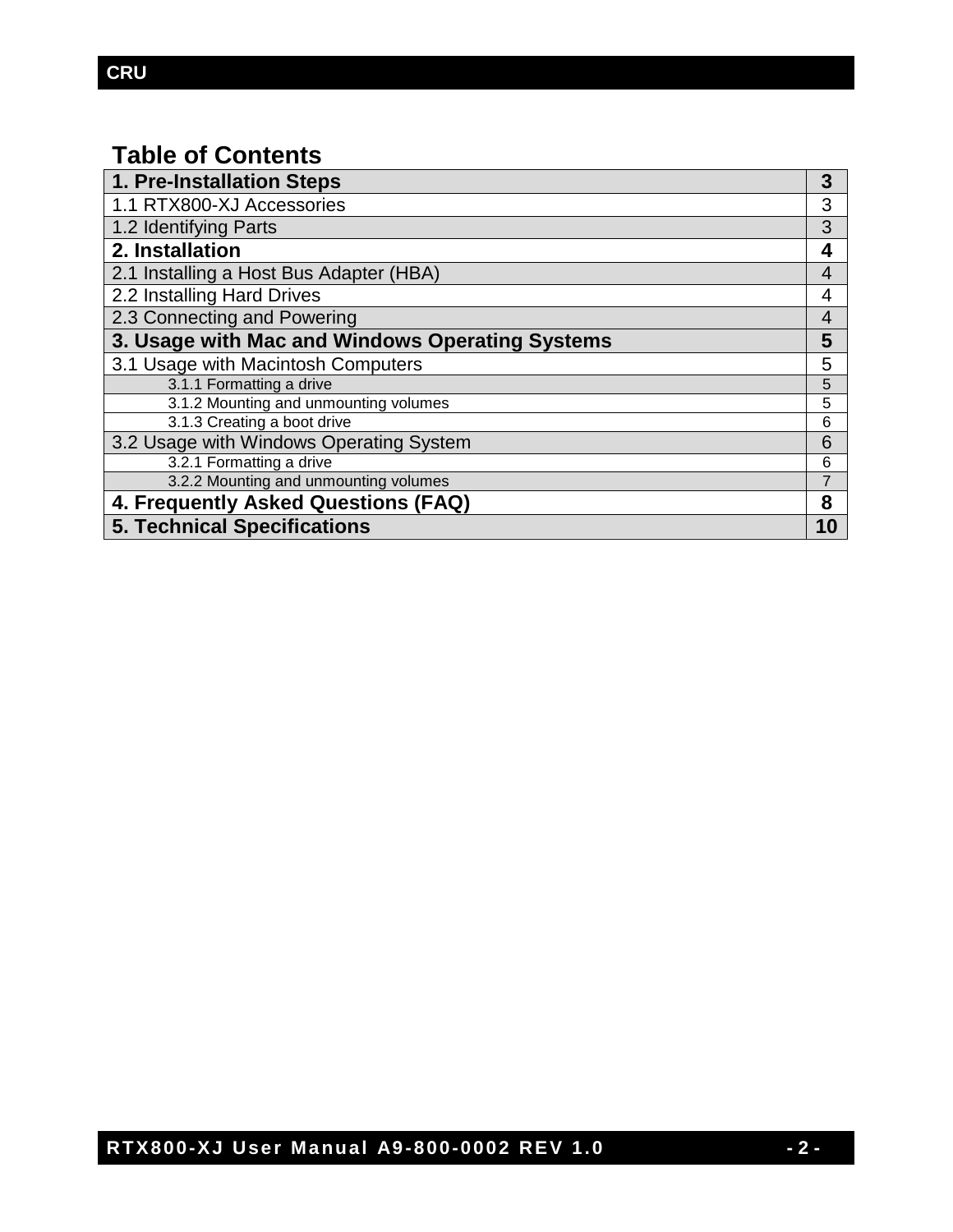# **1. Pre-Installation Steps**

### **1.1 RTX800-XJ Accessories**

Check the accessories with your RTX800-XJ. Please contact CRU if any parts are missing or damaged. The box should contain the following items:

| Accessories                                 | Quantity |
|---------------------------------------------|----------|
| RTX800-XJ unit                              |          |
| Power cord                                  |          |
| Quick Start Guide and warranty info         |          |
| Multi-lane SAS/SATA cable (SFF-8088)        |          |
| RTX800-XJ bundles and forensic bundles only |          |
| ATTO ExpressSAS R680 Adapter                |          |
| RTX800-XJ bundles only                      |          |
| RedPort SAS 6G card                         |          |
| RTX800-XJ forensic bundles only             |          |

### **1.2 Identifying Parts**

Take a moment to familiarize yourself with the parts of the RTX800-XJ. This will help you to better understand the remaining instructions.



# **Front View <b>Rear View** Rear View

# **RTX800-XJ User Manual A9-800-0002 REV 1.0 - 3 -**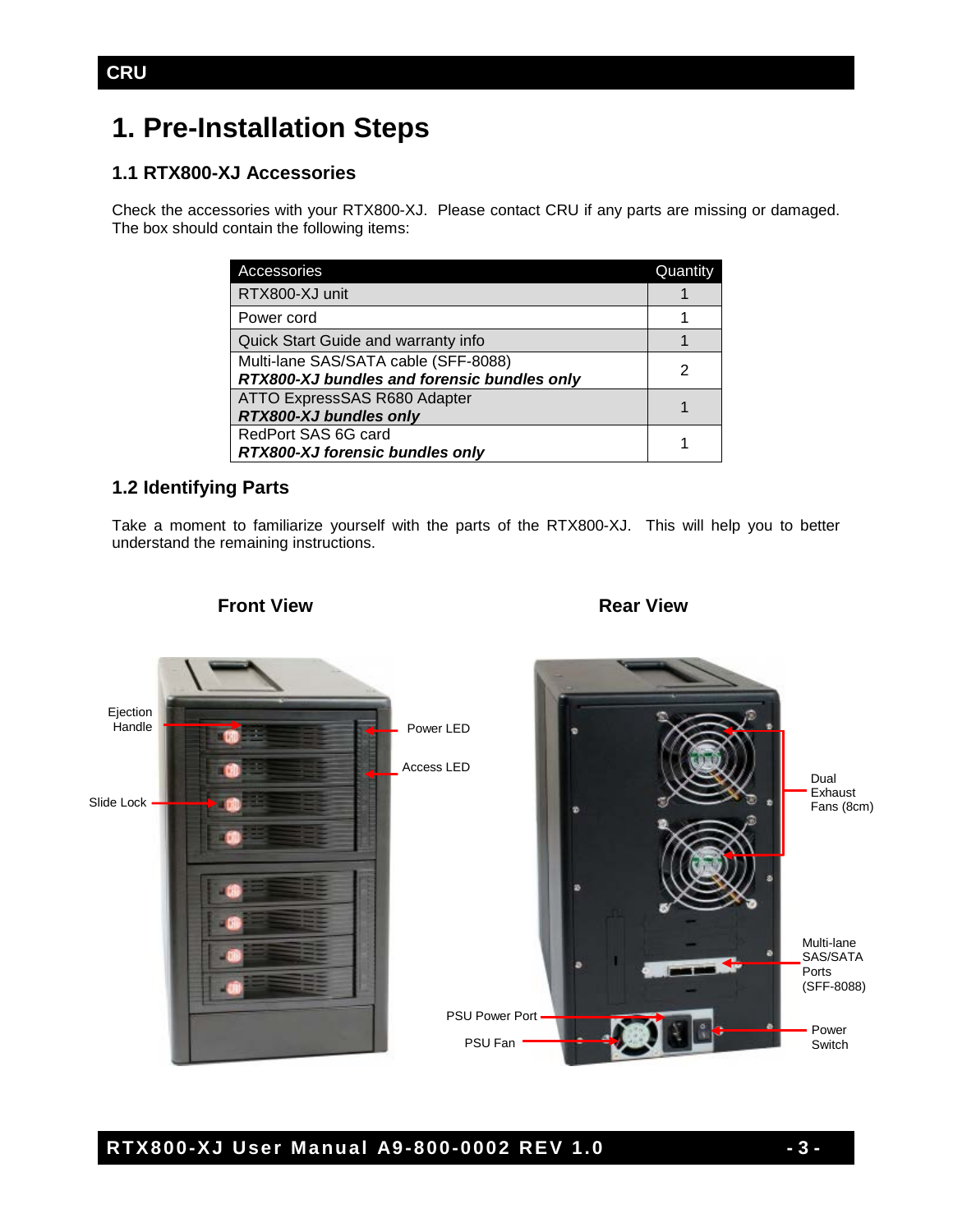# **2. Installation**

## **2.1 Installing a Host Bus Adapter (HBA)**

(Optional) Install a host bus adapter (HBA) with multi-lane SAS/SATA ports into an empty expansion slot inside your computer. The following general steps will work for most cards. Instructions for individual cards may vary, so consult your card's user manual.

- a) Power down the computer system.
- b) Insert the PCI card into an available PCI slot. Do not force it, but it will take firm pressure to fully seat the interface. It may help to gently rock the card back and forth as you apply pressure.



- c) Once the card is fully seated in the slot, secure it in place with a screw.
- d) Turn the computer back on.

**NOTE:** Drivers for the R680 that comes with the RTX800-XJ Bundle can be found at ATTO's website: **[www.attotech.com.](http://www.attotech.com/)** 

Drivers for the RedPort SAS 6G card are also found at the ATTO website. Use the drivers for the ATTO ExpressSAS H644. RedPort SAS 6G was designed in partnership with ATTO, and is based on ATTO's H644 hardware.

#### **2.2 Hard Drive Installation**

**Install a SATA (Serial-ATA) hard drive into each bay.** Simply pull the ejection handle to open the bay door, slide in your SAS or SATA drive, and shut the door behind it. The drive is inserted with the label up and the connection on the drive inserted first. With RTX800-XJ, you can lock the bay for additional security, but make sure to unlock it before pulling on the ejection handle again.

| NOTE: If any of the drives are inaccessible after<br>powering on the unit, try the following steps:<br>1. Turn off the power.<br>2. Remove the drive(s) in question.<br>3. Reinsert the drive(s). |
|---------------------------------------------------------------------------------------------------------------------------------------------------------------------------------------------------|
|---------------------------------------------------------------------------------------------------------------------------------------------------------------------------------------------------|

#### **2.3 Connecting and Powering RTX800-XJ**

RTX800-XJ has two multi-lane SAS/SATA (SFF-8088) connections on the rear of the unit. These connections can go to any host bus adapter so long as the proper converter cable is attached. (RTX800- XJ Bundle includes the appropriate cables.)

Plug in the SAS/SATA cable from your computer to the RTX800-XJ. Plug in the power cord. With hard drives in the unit, turn it on.



RTX800-XJ is ready to use!

Multi-lane SAS/SATA connection (SFF-8088)

If the hard drives are already formatted, RTX can be used right away. If the hard drives are brand new, or the formats are not compatible with your computer, the drives will need to be formatted before being used.

**RTX800-XJ User Manual A9-800-0002 REV 1.0 - 4 -**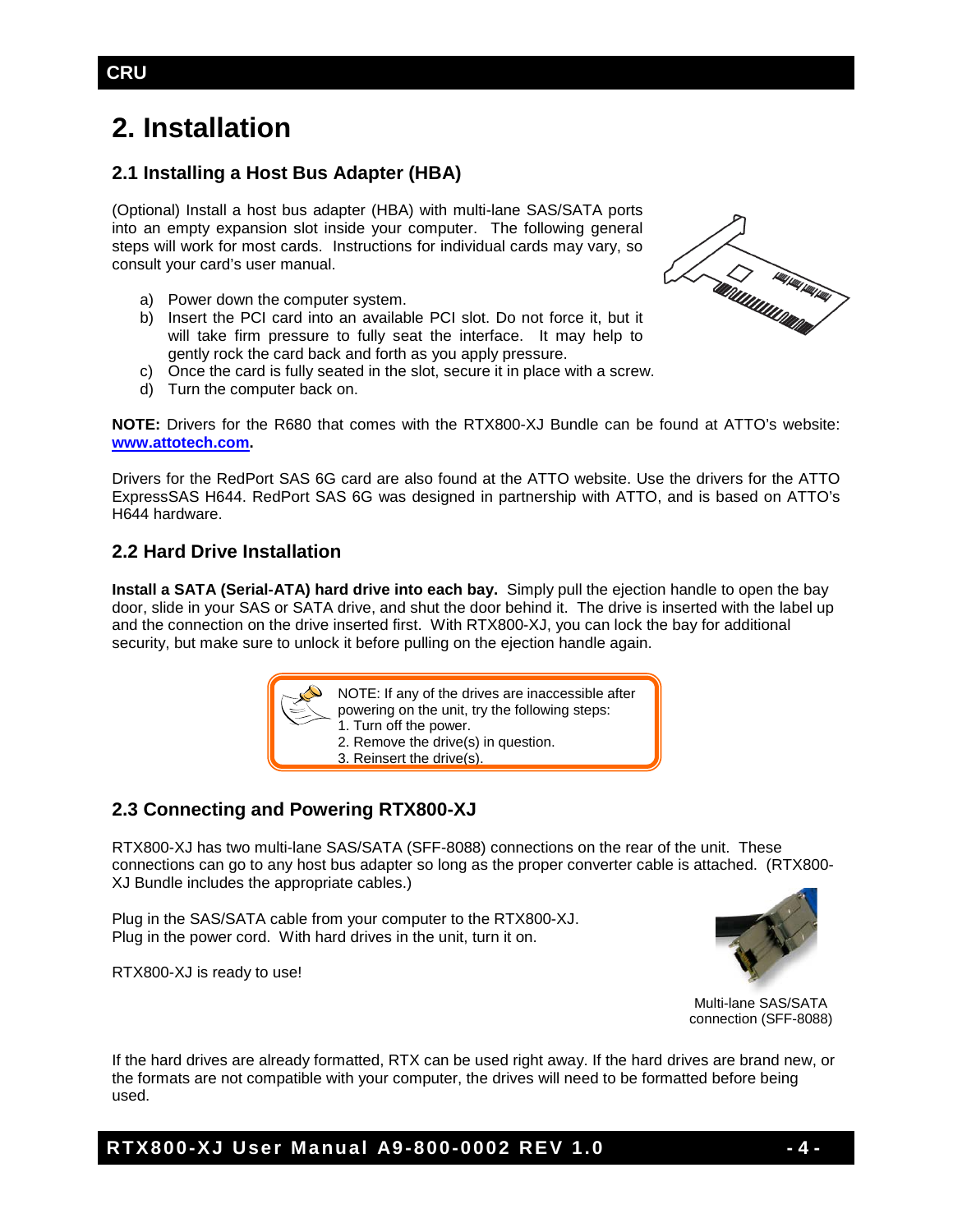# **3 Usage with Mac and Windows Operating Systems**

### **3.1 Usage with Mac OS X**

#### **3.1.1 Formatting a Drive**

To format, use Disk Utility (pictured below), which can be found in the Applications folder.

a) Click on the drive in the window to the left.

b) Click the Erase tab in the window to the right.

c) Select the format type. Most users prefer Mac OS Extended with Journaling (HFS+), which is required for compatibility with Time Machine (OS 10.5 or newer). If you need to use your [Product Brand] [Model] with both Mac and Windows computers, select MS-DOS File System instead.

d) Enter a name for the new volume and then click "Erase" to start the process.



#### **3.1.2 Mounting and Unmounting Volumes**

If the hard drive installed in the RTX is already formatted, an icon representing the drive's volume will appear (mount) on the desktop. You can begin using the volume right away. If the drive is unformatted, a message will appear on the desktop saying that the disk is unreadable. Use OS X's Disk Utility to easily format the drive (see section above).

Unmount the volume before powering down the unit by dragging the volume's icon to the trash bin, or by selecting the volume then pressing Command-E. Disconnecting the unit without first unmounting the volume can result in data loss.

### **CRU**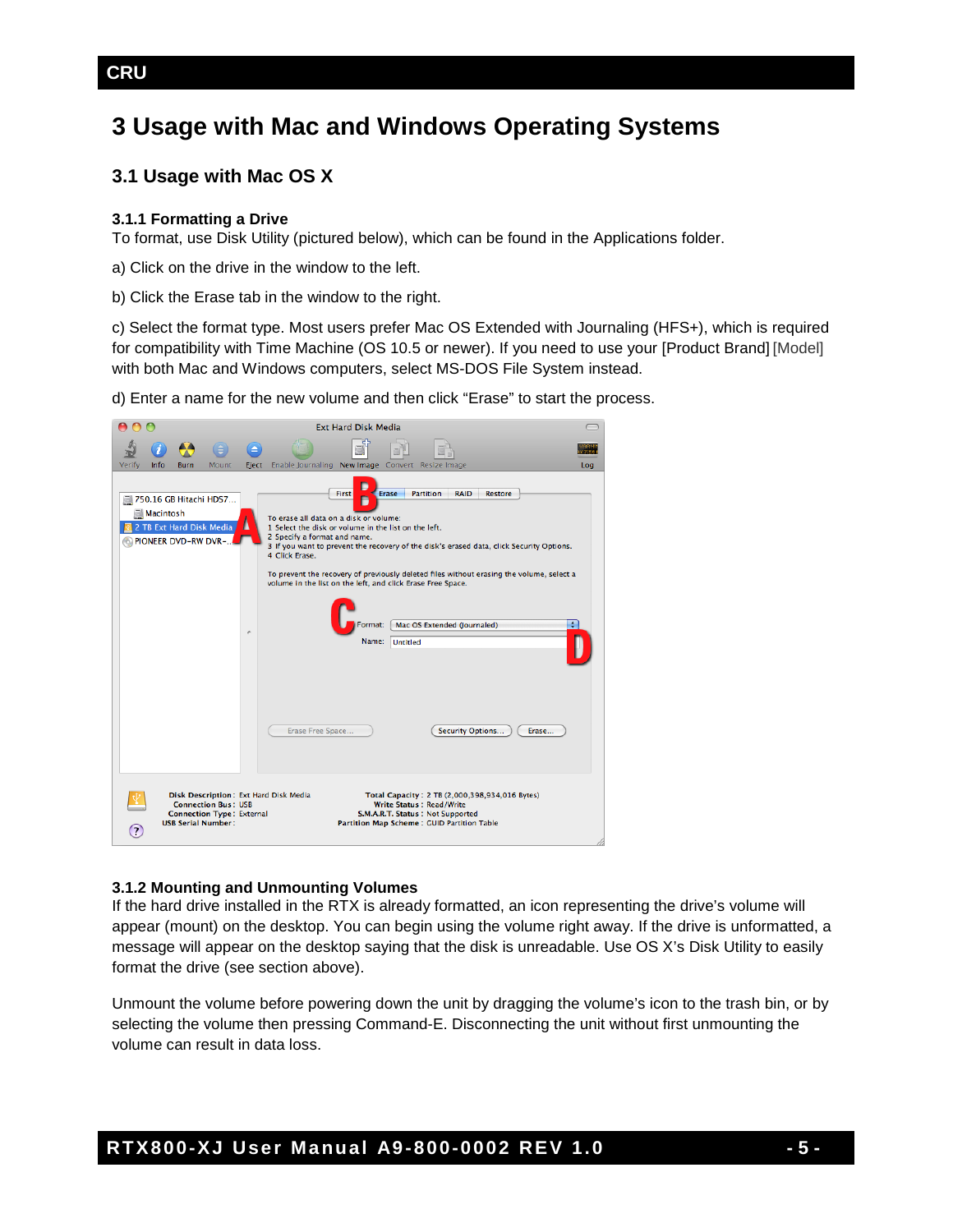### **CRU**



#### **3.1.3 Creating a Boot Drive**

To activate this feature, you must first install OS X on the hard drive in your carrier. The easiest way to do this is to clone an existing system drive using a utility such as Carbon Copy Cloner or Super Duper. Next, go to System Preferences  $\rightarrow$  Startup Disk. A window will list the available bootable volumes. Select the volume from which you wish to boot. Another method is to hold down the Option key during boot up. A screen should appear that allows you to select the volume you wish to use. This is useful if you are only sporadically booting from the hard drive.

#### **3.2 Usage with Windows Operating Systems**

#### **3.2.1 Formatting a Drive**

When you first mount a drive to a Windows operating system, a pop-up window will ask you if you would like to format it. Click "Format Disk" and skip to Step F. If the prompt does not pop up, use the Disk Management utility by following these steps:

a) Right-click on the My Computer icon on the desktop (Windows XP) or the Computer button in the Start Menu (Windows Vista, 7, Server 2008, Server 2008 R2, Server 2012), then select Manage. For Windows 8, select your Desktop, then open Windows Explorer from the toolbar. Right-click on "Computer" in the left-hand navigation pane and select Manage. The Computer Management window will open.

b) In the left pane of this window, left-click on Disk Management (labeled 'B' in the picture below).

c) The drive should appear in the list of Disks in the lower middle/right pane. You may need to scroll down to see it. If the drive is already formatted, you can identify it easily by its volume name. If the Device Properties Box (labeled 'C' in the picture below) says "Not Initialized", you'll need to initialize the disk before formatting it.

Right-click on the Device Properties Box and select Initialize Disk. If you are prompted to select a partition type, select MBR for volumes 2TB or smaller, or GPT for volumes larger than 2TB. **Note:** Windows XP does not support GPT for volumes larger than 2TB.

d) To format the volume, right-click the Drive Properties Box (labeled 'D' in the picture below) and select "New Partition…" (Windows XP) or "New Simple Volume..." (Windows Vista, 7, 8, Server 2008, Server 2008 R2, Server 2012).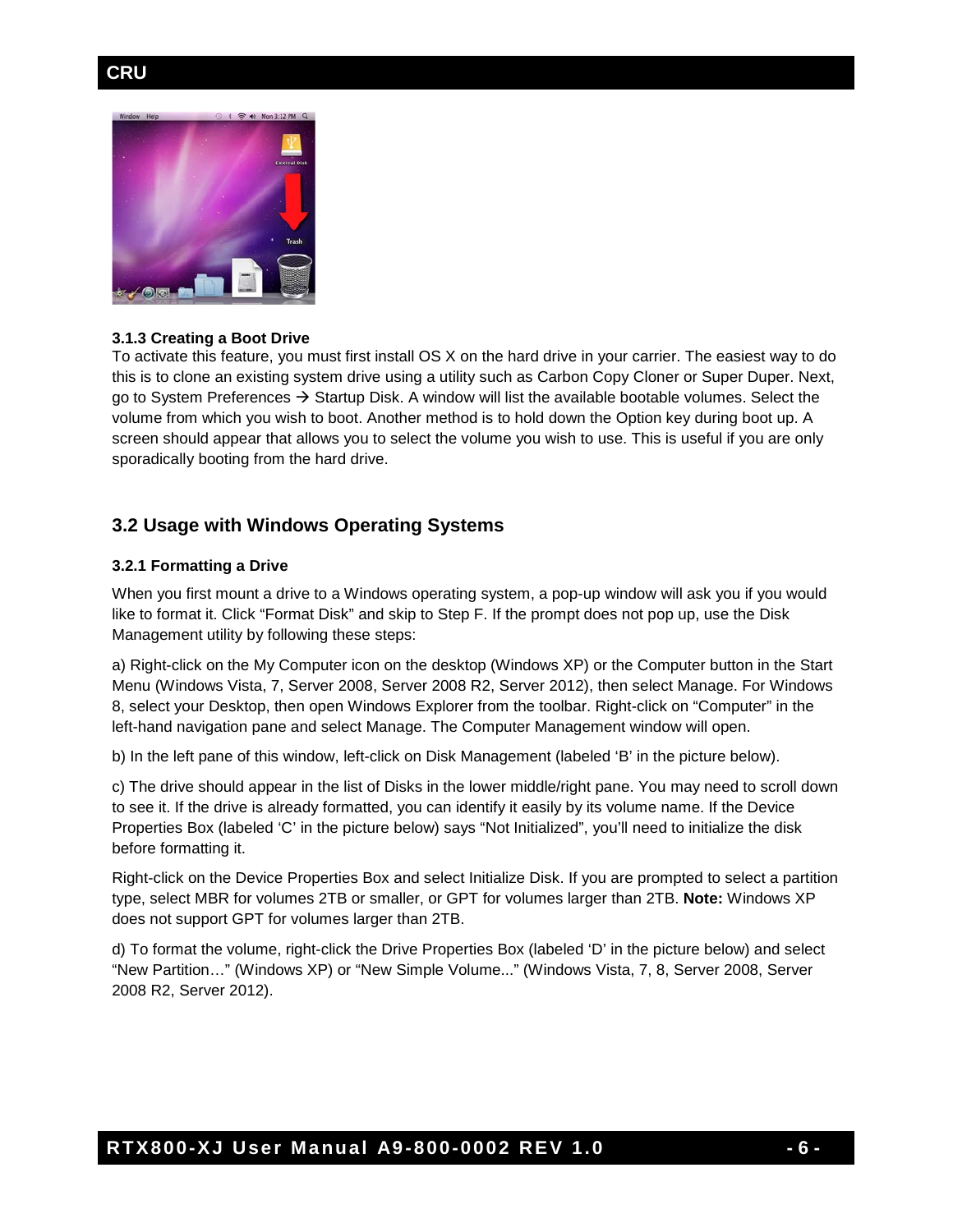

e) Unless you wish to customize the settings in these dialog prompts, Click "Next" on the Select Partition Type (shows up in Windows XP only), Specify Volume/Partition Size, and Assign Drive Letter or Path dialog prompts, leaving the default settings.

f) You will now see a window that allows selection of a file system. Choose NTFS and enter a name for the new volume. Be sure to check the box labeled "Quick Format", which will ensure that the formatting process takes less than a minute.

g) Click "Next" and then "Finish" to start the format process. When the format is complete, the Drive Properties Box will update to show the new volume name. The new volume can now be found by doubleclicking on the My Computer icon on the desktop (Windows XP), by clicking on the Computer button in the Start Menu (Windows Vista, 7, Server 2008, Server 2008 R2), or by clicking on "Computer" in the navigation pane of a Windows Explorer window (Windows 8, Windows Server 2012).

#### **3.2.2 Mounting and Unmounting Volumes**

If the hard drive inside of the RTX carrier is already formatted, you can begin using the volume right away. When the RTX is properly connected and turned on, a window may open to allow you access to the volume. If no window appears, find the volume by double-clicking on the My Computer icon on the desktop (Windows XP), by clicking the Computer button in the Start Menu (Windows Vista, 7, Server 2008, Server 2008 R2), or by clicking on Computer in the navigation pane of a Windows Explorer window (Windows 8, Windows Server 2012).

Unmount the RTX before powering it down by left-clicking the green arrow icon on the task bar (in Windows XP) or the USB plug icon with the green checkmark on the Desktop task bar (Windows Vista, 7, 8, Server 2008, Server 2008 R2, Server 2012), and then selecting the proper device from the menu that pops up. You may have to click on the "Show Hidden Icons" arrow on the task bar to find the correct icon. Windows will indicate when it is safe to disconnect the RTX. Disconnecting the unit without first ejecting it can result in data loss.

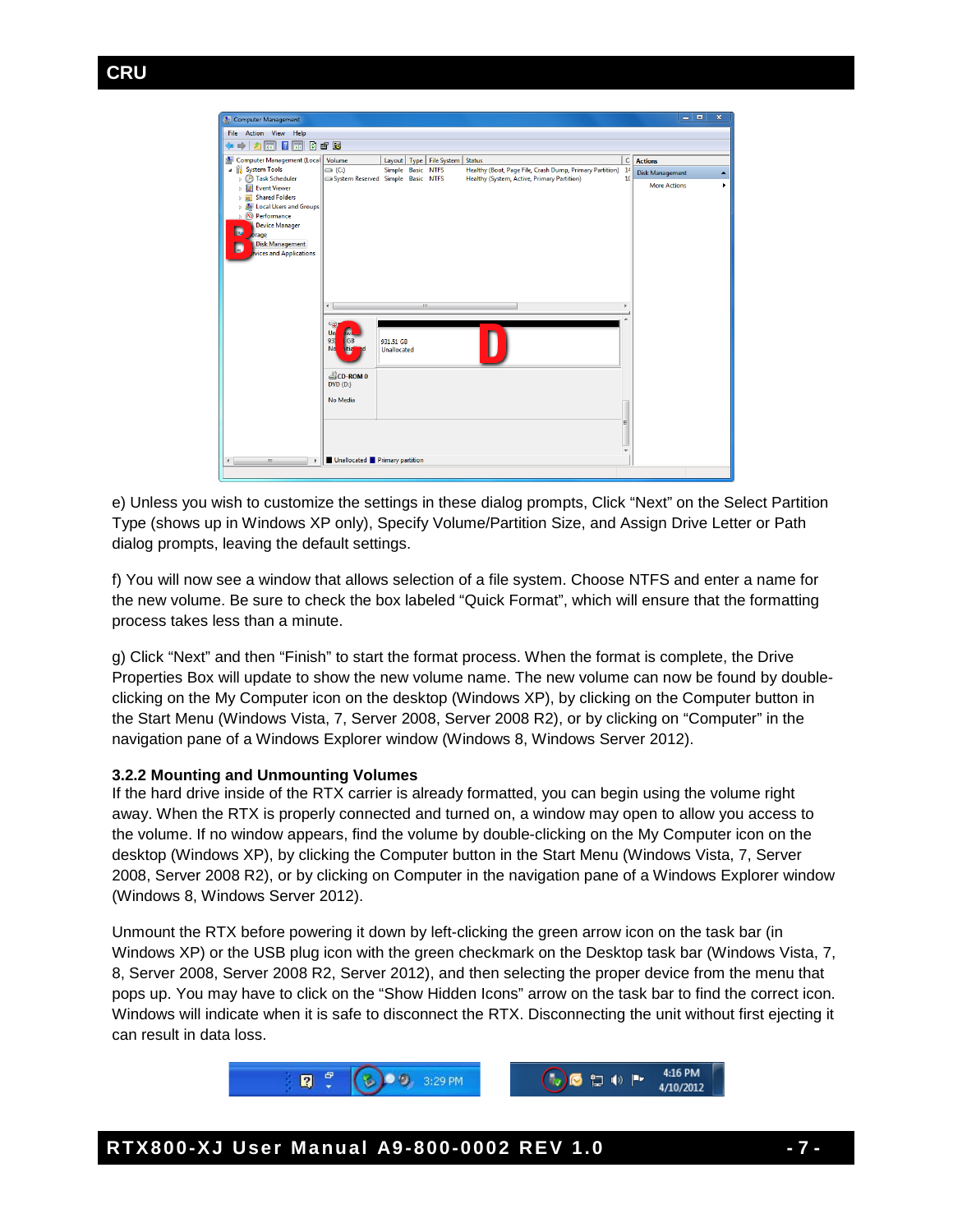# **4. Frequently Asked Questions (FAQ)**

**Q:** How do I set up the RAID on my product?

**A:** RTX800-XJ by itself does not have RAID capability. However, coupled with a ATTO ExpressSAS R680 Adapter that comes with the RTX800-XJ bundle, it is capable of creating RAIDs. Please see the ATTO ExpressSAS R680 Adapter manual at [www.attotech.com](http://www.attotech.com/) for instructions on setting up such RAIDs.

**Q:** If one of the hard drives fails, how will I know? How do I replace it?

**A:** The ATTO Configuration Tool is where you'd find hard drive failure alerts. It will show if there are any failed drives or degraded RAID states.

**Q:** What type of cable plugs into RTX800-XJ?

**A:** RTX800-XJ's connection type is SFF-8088. RTX800-XJ bundles ship with two SFF-8088 to SFF-8088 cables.

**Q:** My RTX800-XJ does not mount when I turn it on, is something wrong?

**A:** There are a few trouble-shooting steps that can be taken to fix the problem.

First, check to make sure that drivers have been installed for the host bus adapter (HBA). If you are using a new HBA chances are that the newest drivers haven't been installed on your system yet. Check the HBA vendor website for the latest drivers and install those.

Another reason the drives won't mount is that they may not be formatted. If you bought drives from WiebeTech with your RTX800-XJ then we've formatted the drives for you. If you purchased drives separately then you'll need to format the drives. Section 3 of this manual will give you basic instructions for formatting hard drives.

The final check should be for hardware connections. Be sure that the HBA is seated firmly in place. Also check to make sure the data connections are plugged in correctly and firmly.

If you are still running into trouble then contact Technical Support for further trouble shooting.

**Q:** What is RAID? What are the benefits of using it?

**A:** The two most common types of RAID are Mirrored (RAID 1) and Striped (RAID 0). Mirrored is the most secure but not as fast as a Striped RAID. Striped RAIDs are faster, but not secure. Here's why: A Striped RAID splits the incoming data into two or more paths, depending on how many drives are used in the RAID. Each path goes to a different drive. This divides the workflow so the incoming data is written faster. Each drive writes a fraction of the total data and stores it. There is no redundancy in the stored data. If one drive should fail, all information across the Striped RAID (0) is lost.

The Mirrored RAID (1) is slower because it writes the same data to two or more drives. If one drive should fail, a mirror image of the data is still stored on the remaining drive(s). The more drives that are used, the safer the data becomes.

Another RAID scheme is RAID 5. Raid 5 is a Striped RAID with redundancy. In other words, the drives are striped together in a single volume but portions of the data are evenly spread out over segments of the remaining drives. If one drive should fail, the remaining drives contain all of the data that was stored on the failed drive.

There are other RAID schemes that may be used. This is not meant to be a tutorial on RAIDs, only to give a brief description of the advantages of the different types mentioned.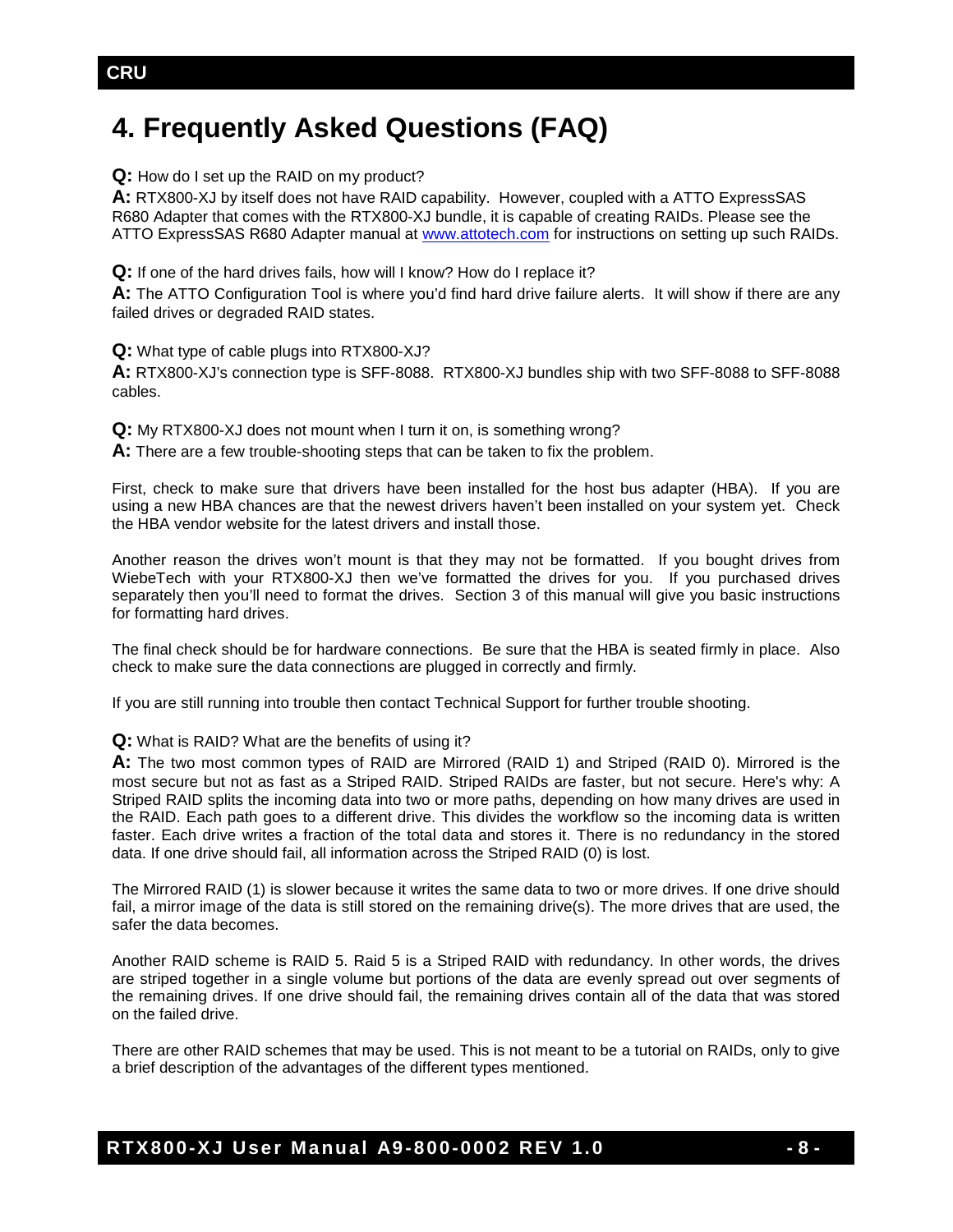### **CRU**

#### **Q:** Why is my hard drive experiencing data corruption?

**A:** Many things can cause data corruption on hard drives, whether they are inside your computer or inside an external storage product. Malicious software, OS bugs, failure to properly disconnect external devices, or no reason at all. Data corruption or loss is therefore not covered by warranty (this is the case with all rational companies in the storage industry).

The first thing to try is restarting both the computer and the external device. If the data is still corrupted, try running built-in OS utilities (such as Mac OS X's Disk Utility First Aid) on the hard drive. For best results, boot your computer with a Mac OS X Installation CD, and launch Disk Utility from the CD. When you reach the Mac OS Installation program, you can run Disk Utility from one of the menus at the top of the screen. From Disk Utility, you can run "Verify Disk" and "Repair Disk" to find and fix any errors that may be present in your Mac OS installation.

If the OS utility doesn't help, you may need Data Rescue. This is a great solution for recovering lost data from a hard drive which has suffered data loss or corruption. If there is a true hardware failure of your hard drive that prevents it from communicating with your computer, there is no software solution in existence that can fix this problem. However, since we cannot tell you with any certainty whether or not you are experiencing hardware failure in your particular hard drive, we would encourage you to download a free demo version of ProSoft's Data Rescue from www.prosofteng.com. It is limited, in that it only allows you to recover one file per session, but it will tell you if it even sees any files.

**Q:** Can I access drives formatted NTFS on my Mac?

**A:** Mac OS 10.3 or higher allows drives formatted in NTFS to mount and be seen as read-only volumes. Data may not be written to the drives, but it may be copied from the drives.

**Q:** What brands/models of drives work best with the ATTO RAID host card?

**A:** ATTO Technologies, the manufacturer of this RAID host card, recommends using enterprise class SATA or SAS drives with this card. Such drives generally have higher tolerance for command timeouts and retries, which improves RAID performance and compatibility.

Desktop class drives are not recommended, but some brands/models have been tested with this card with no problems found:

- Hitachi Deskstar drives
- Western Digital 2TB Sparta+ and Mantis+ drives (though non-"+" models may need to be configured in 1.5GHz mode via a small plastic jumper on the rear of the drive. This improves compatibility and does not affect throughput.)

Seagate 7200.11 AS series drives should *not* be used. (Performance varies depending on the drive's firmware revision – they work best with firmware version sd1a or newer – but ATTO does not recommend using these drives even with the firmware update).